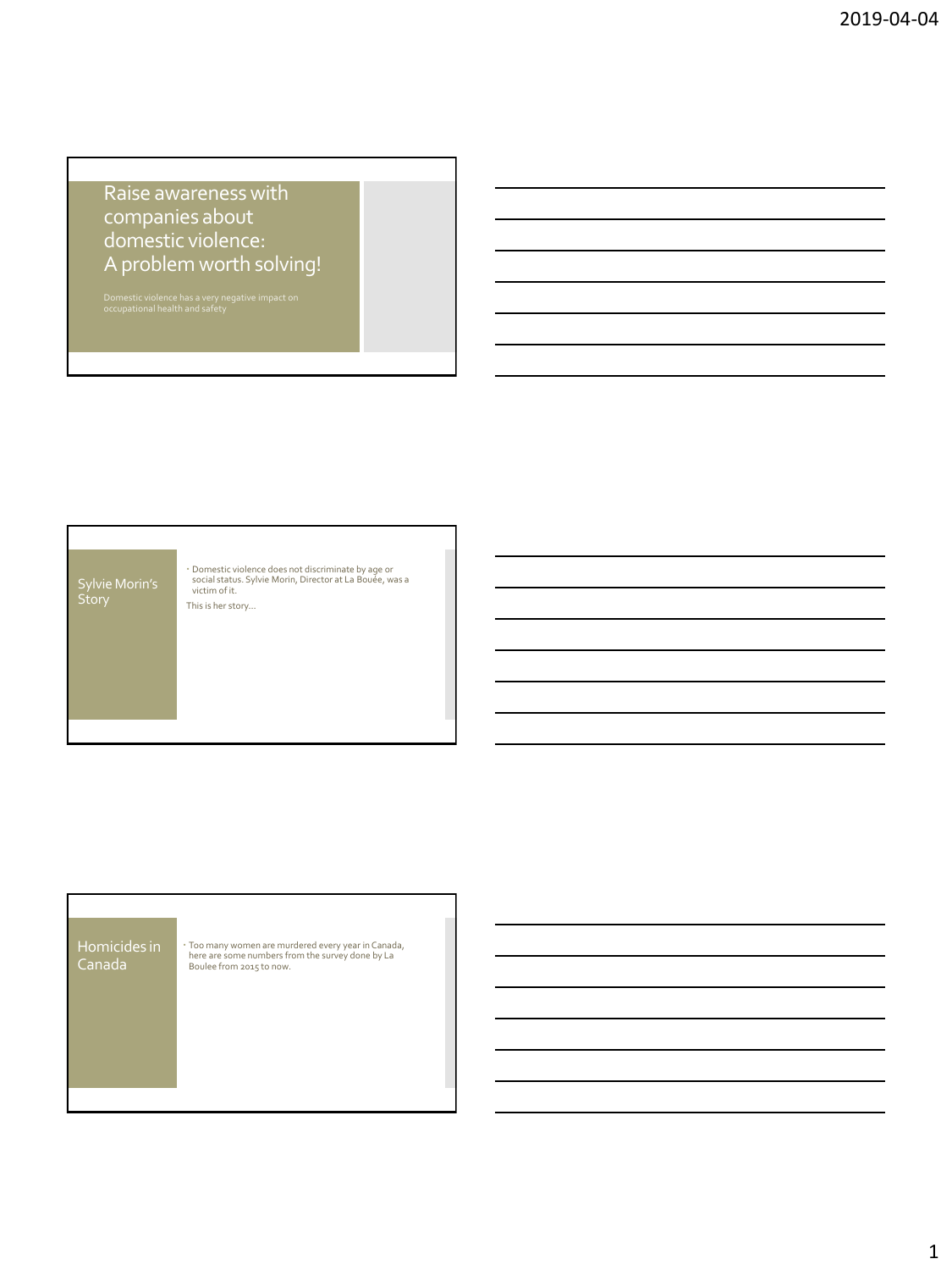# MELANDREDS MONEY Homicides NATHALE SWAH in Canada Too many women are murdered every year in Canada, here are some numbers from the survey done by La Bouée from 2015 to 23 TÉMOIGNAGES<br>DE SURVIVANT(ES)

### They say…

**Josée and Nathalie have** 

**learned a lot in their 25 years of experience with the company** 

THREE OF MY WORK COLLEAGUES WERE VICTIMS OF DOMESTIC VIOLENCE

•WHAT ARE THE PHYSICAL AND PSYCHOLOGICAL CONSEQUENCES FOR THEM AND FOR THE WORK TEAM? •WHY WERE TWO OF THEM FIRED FROM THEIR JOBS?

## Domestic interferes

In this digital age, it is difficult for a victim of violence to find refuge at work. Text messages, emails, cell phone calls:

The harassment often continues at work.

The perpetrator knows exactly where the victim is: at her<br>place of work. He can communicate with her constantly,<br>even contacting her colleagues to know where the victim<br>is. (Radio Canada 07/09/2017)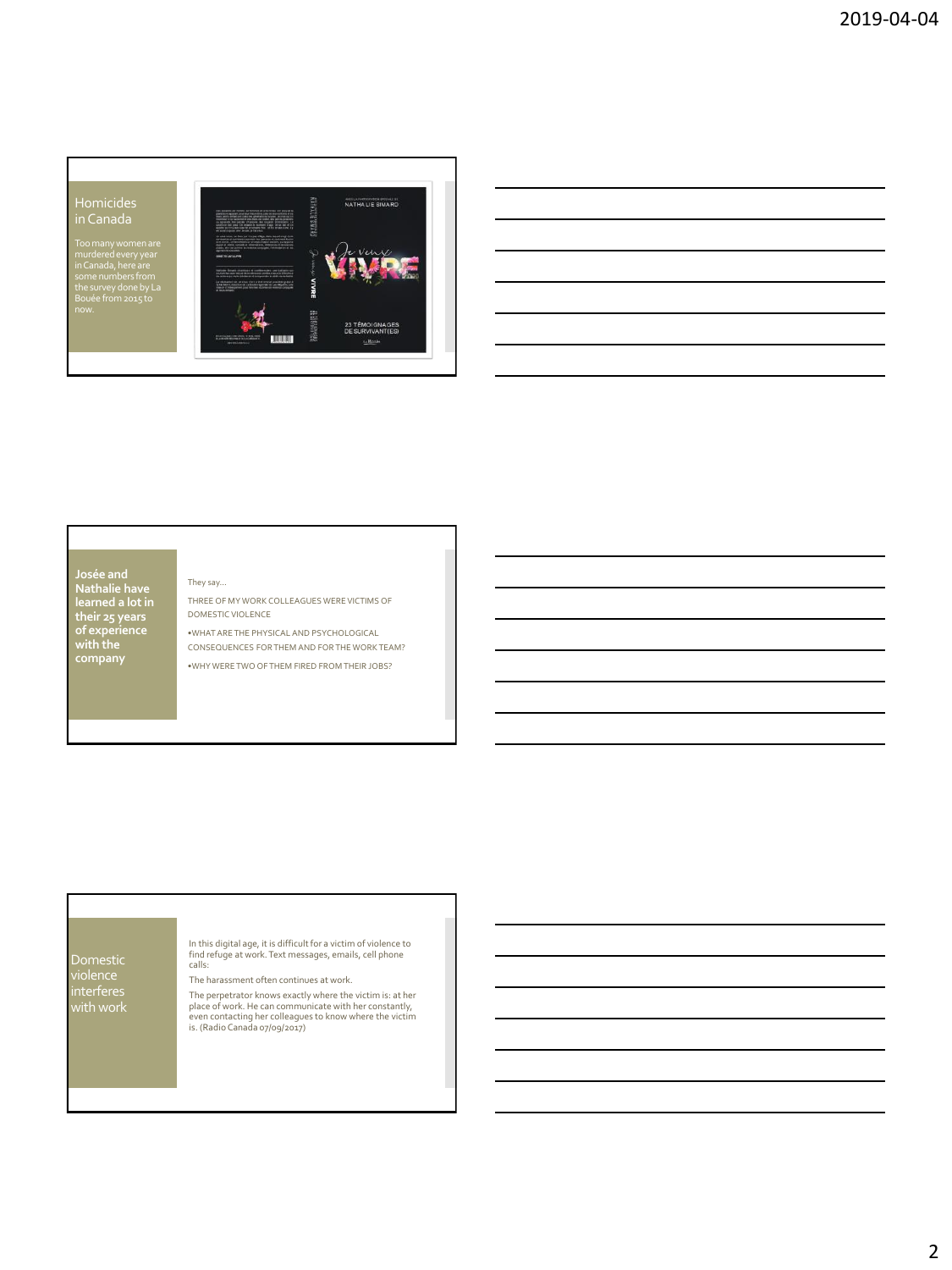## • Avoids building and maintaining relationships • Shows symptoms of depression • Lacks confidence in herself • Has difficulty managing stress • Changes her behaviour • Seems anxious, nervous

# Negative

If they don't know, employees might:

If they don't know, employees might:

• Judge and spread rumours about the colleague's private life

• Feel frustrated (because of unstable or low performance that leads to additional tasks outside their area of expertise)

• Become demotivated

• Become overworked

Repercussions

### • Feel anxious about the victim

• Worry about their own safety

• Become caught up (experience a conflict of loyalty, have inside information, be a witness)

• Feel helpless

• Try to save the victim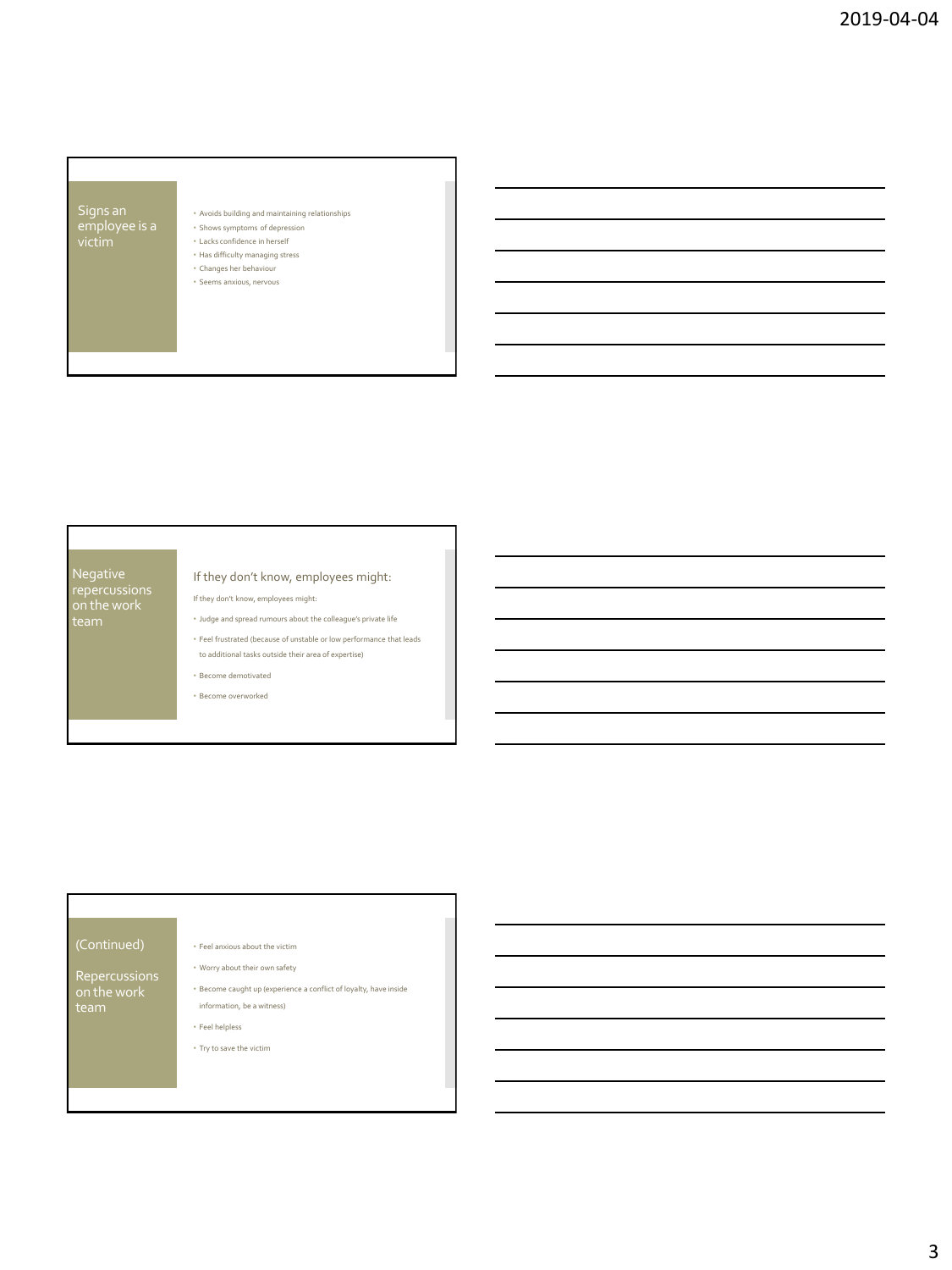# action for the employee's safety

## **Story of an employee whose employer's support made all the difference**

- Carol-Ann was being abused by her husband for several months; threats, physical and psychological violence. He went to her workplace to monitor her and harass her.
- Her state of health continued to deteriorate; she said she had put her colleagues' safety at risk several times, because in a factory with machines everywhere, you need to concentrate, which she was no longer doing.
- She was worried about talking to colleagues about her situation. • She isolated herself more and more.
- Until the day Carol-Ann discussed it with a lady in Human Resources: "She convinced me to ask for help from a shelter and gave me the courage to put an end to this violence."



## She used to be in a shelter; today…

- $\cdot$  She has regained her spirit and happiness
- She has more confidence in herself
- $\cdot$  She filed a police complaint and her husband was incarcerated
- No longer lives in fear
- $\cdot\,$  Is in a healthy relationship with a new partner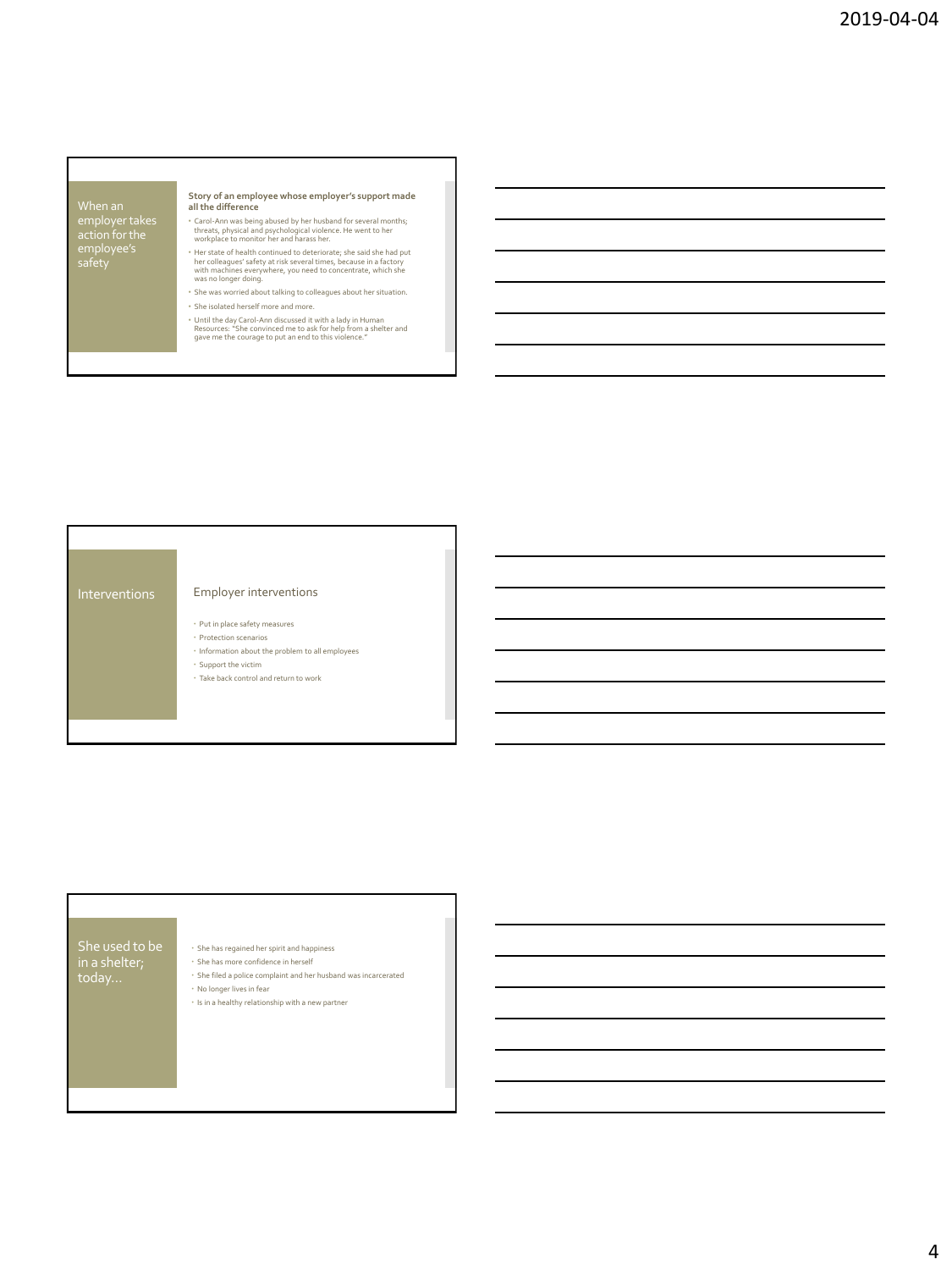

Award the VIO recognition certificate for having supported and helped a victim of domestic violence by ensuring her safety and wellbeing in the workplace.



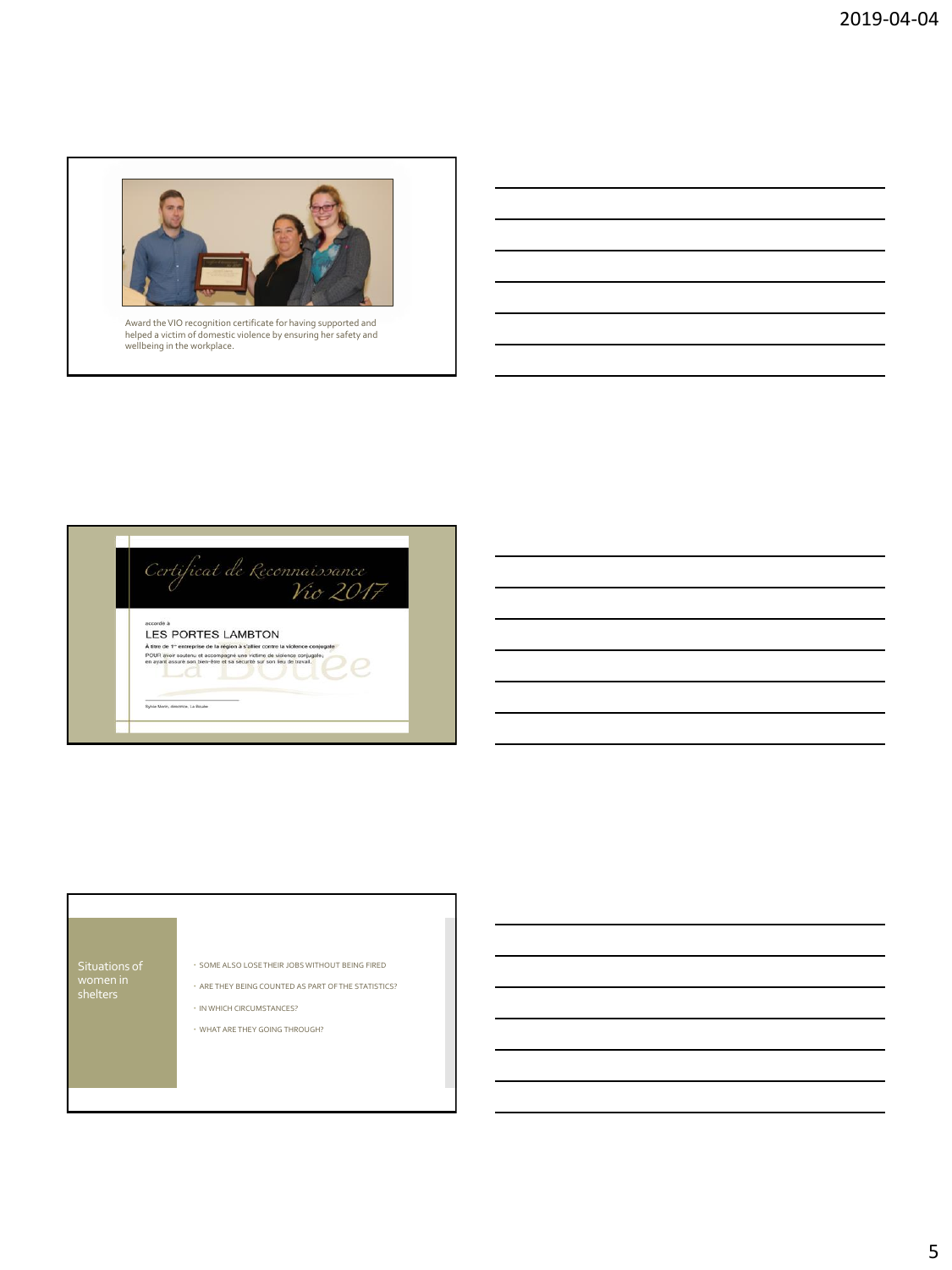| Name        | Age | Profession                                                     | Impacts of domestic violence and employability                                                                                   |
|-------------|-----|----------------------------------------------------------------|----------------------------------------------------------------------------------------------------------------------------------|
| Sophie      | 40  | CASHIER IN A GROCERY<br><b>STORF</b>                           | PERMANENT DISABILITY<br>SOCIAL PHOBIA<br>ANXIETY DISORDERS                                                                       |
| Aline       | 55  | READER/MARKER AT<br><b>UNIVERSITY</b>                          | TEMPORARY HOMEL ESSNESS<br>SOCIAL ASSISTANCE PROVIDER<br>BORDERLINE PERSONALITY DISORDER<br>Trouble with the law/legal system    |
| Martine     | 46  | <b>BUS DRIVER</b><br><b>ADMINISTRATIVE</b><br><b>ASSISTANT</b> | <b>INSOMNIA</b><br>LOSS OF SEVERAL JOBS.<br>FIBROMYALGIA<br>CANNOT REGAIN HER FUNCTIONNING                                       |
| <b>ROSA</b> | 52  | KINDERGARTENTEACHER                                            | COMPLETE LOSS OF FINANCIAL MANAGEMENT<br><b>BANKRUPTCY</b><br>TEMPORARII Y UNABLETO MAKE ANY DECISIONS<br><b>FREQUENT MOVING</b> |
| MARIF       | 22  | LABOURER                                                       | DETERIORATION OF PHYSICAL AN PSYCHOLOGICAL<br><b>HFAITH</b><br><b>STRONG MEDICATION</b><br><b>DRUG ADDICTION</b>                 |
|             |     |                                                                |                                                                                                                                  |
|             |     |                                                                |                                                                                                                                  |



## The objective of the employee and employer guides is to:

- $\cdot$  Identify a situation where there is domestic violence
- Prepare for the possibility of such a situation
- Raise employee awareness
- Find adapted intervention solutions
- Understand the resources availlable in the region
- Facilitate awareness for witnesses, victims or perpetrators on zero tolerance for domestic violence